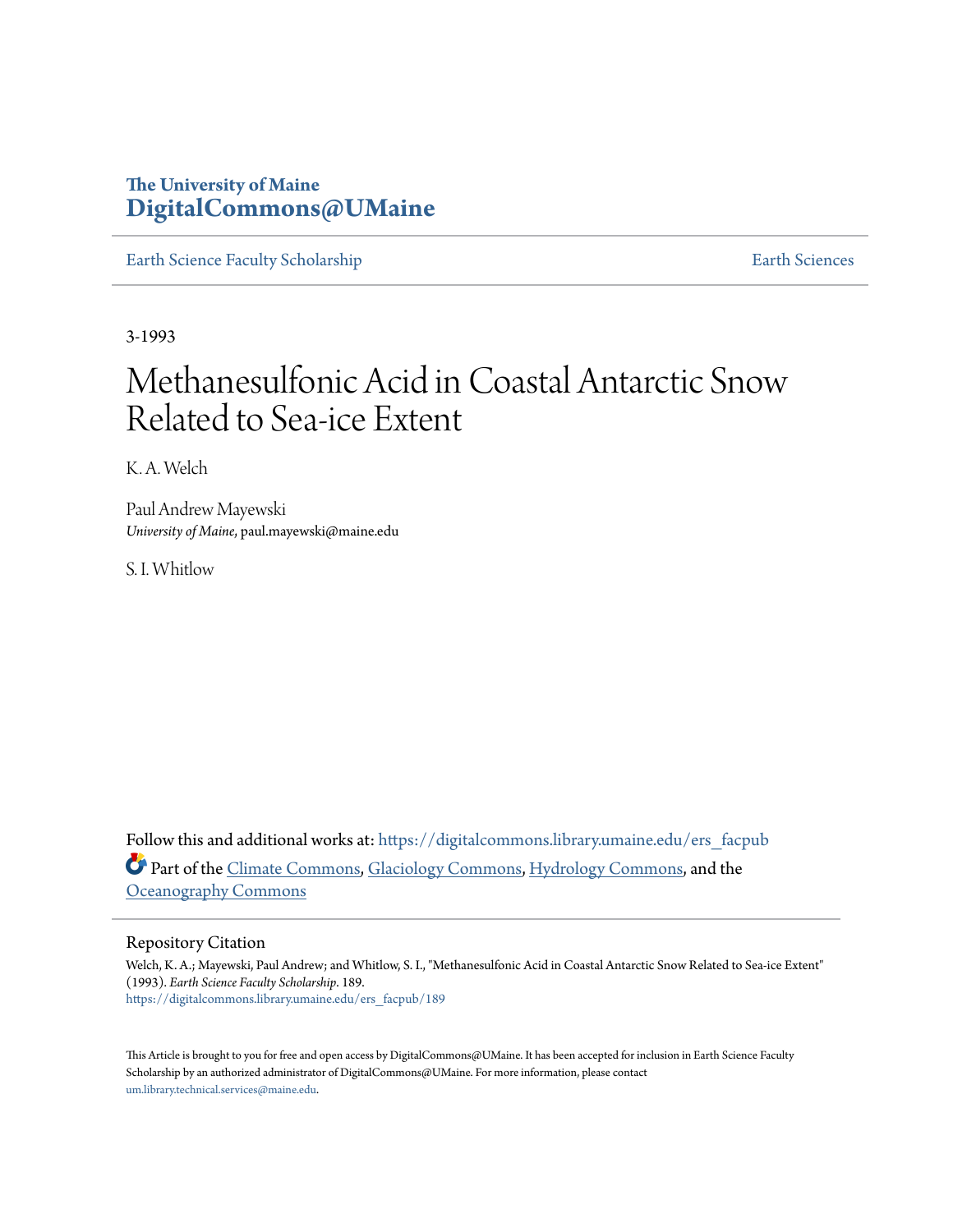# **METHANESULFONIC ACID IN COASTAL ANTARCTIC SNOW RELATED TO SEA-ICE EXTENT**

## **K. A. Welch, P. A. Mayewski, and S. I. Whitlow**

**Glacier Research Group, Institute for the Study of Earth, Oceans and Space, University of New Hampshire** 

#### **Methods**

Abstract. Proxy records of biogenic sulfur gas obtained **from ice cores suggest that variability in marine biogenic sulfur emissions may reflect changes inclimate [Saigne and Legrand, 1987; Legrand et al., !988, Legrand et al., 1991; Anderson ad Charlson, 1991]. Increased sea-ice extent has previously been proposed as one cause of relatively high methanesulfonic acid (MSA) in glacial-age ice core samples [Gibson et al., 1990]. We have analyzed MSA, one of the oxidation products of the biogenic sulfur gas dimethylsulfide [Hatakeyama et al., 1985], from snowpit samples recovered from a coastal site in Southern Victoria Land, Antarctica. Time series of MSA correlate significantly with the longest continuous record available of Southern Ocean sea-ice extent (two decades) [Jacka, 1990].** 

# **Introduction**

**Methanesulfonic acid (MSA, CH3SO3H) and sulfur**  dioxide (SO<sub>2</sub>) (which is converted in the atmosphere to non**sea-salt sulfate (nss-SO4=)) are the two major oxidation products of dimethy!sulfide (DMS) [Hatakeyama eta!., 1985], asulfur gas that is associated with some types of**  marine phytoplankton [Gibson et al., 1990; Vairavamurthy et al., 1985]. Unlike nss-SO<sub>4</sub><sup>=</sup>, MSA is thought to be Unlike nss- $SO_4$ <sup>=</sup>, MSA is thought to be **exclusively derived from biogenic sulfur gases. It has been**  suggested that variations in MSA concentration in ice cores **reflect biological activity [Legrand et al., 1991, Legrand and Feniet-Saigne, 1991; Saigne and Legrand, 1987].** 

**Previously, sea-ice extent has been linked to marine productivity viagrowth of phytoplankton in ice [Clarke and Ackley, 1984], under ice [Bunt and Wood, 1963; Bunt, 1963], and/or in the low density melt layers at receding ice edges [Ackley et al., 1979; Olson, 1980; Deacon, 1982; Jennings et al., 1984; Smith and Nelson, 1985; Bodungen et al., 1986; Nelson eta!., 1987]. DMS producers [Bodungen et al., 1986] and high DMS concentration in seawater [Berresheim, 1987] have been found in regions where packice is drifting. The production of DMS by marine phytoplankton has also been related to salinity [Vairavamurthy et al., 1985]. The precursor for DMS is DMSP, an osmoregulator. High salinity in brine pockets in sea-ice may be related to an increase in DMSP production in algae [Gibson et al., 1990]. Increased sea-icextent has been proposed as one cause of relatively high MSA in glacial-age ice core samples [Gibson et al., 1990]. In the present work we examine the relationship between the available Southern**  Ocean sea-ice extent record and the MSA record from Newall Glacier, Southern Victoria Land, Antarctica.

**Copyfight 1993 by the American Geophysical Union.** 

**!•per number 93GL00499 0094-8534/93/93GL\_00499503.00** 

**Samples were recovered from a snowpit in the accumulation zone of the Newall Glacier (162ø30'E, 77ø35'S) in the Ross Sea region of Antarctica (Figure 1). The sampling location was at approximately 1600 m elevation. The snowpit was sampled using an interval of approximately 2.25 cm which resulted in an average of 6 samples per year. The samples were analyzed for MSA by ion chromatography using a Dionex model 4000 instrument with a gradient pump**  and an Omnipak 500 column. In addition, Na<sup>+</sup>, Cl<sup>-</sup>, and total **beta activity analyses were performed using methods described elsewhere [Whitlow et al., 1992]. The snowpit was dated using peaks in total beta activity and seasonal**  peaks in Na<sup>+</sup> and Cl<sup>-</sup> [Dibb et al., 1990; Warburton and **Young, 1981] (uncertainty is estimated to be +/-1 year) (Figure 2).** 

**The sea-ice data were obtained from the U.S. Navy/NOAA maps of the northern limit of sea-ice extent. We obtained records of sea-ice extent compiled by Jacka [ 1990] which included the distance from the South Pole to the ice**  edge for every 10<sup>°</sup> of longitude for one map each month from **1973 through 1990. The sea-ice area for each month was**  determined by calculating the area for each 10<sup>°</sup> wedge, **summing them and then subtracting the continent area. The monthly sea-ice area in the Ross Sea region was determined by using the distance to the ice edge from 160øE to 130øW longitude. These were the boundaries for the Ross Sea region used by Zwally et al. [1983].** 

#### **Results and Discussion**

**In order to test the hypothesized association between MSA and sea-ice [Gibson et al., 1990], the record of MSA from the Newall Glacier snowpit was compared to the continuous record of sea-ice from the Southern Ocean and the** 



**Fig. 1. Map of Antarctica showing site locations.**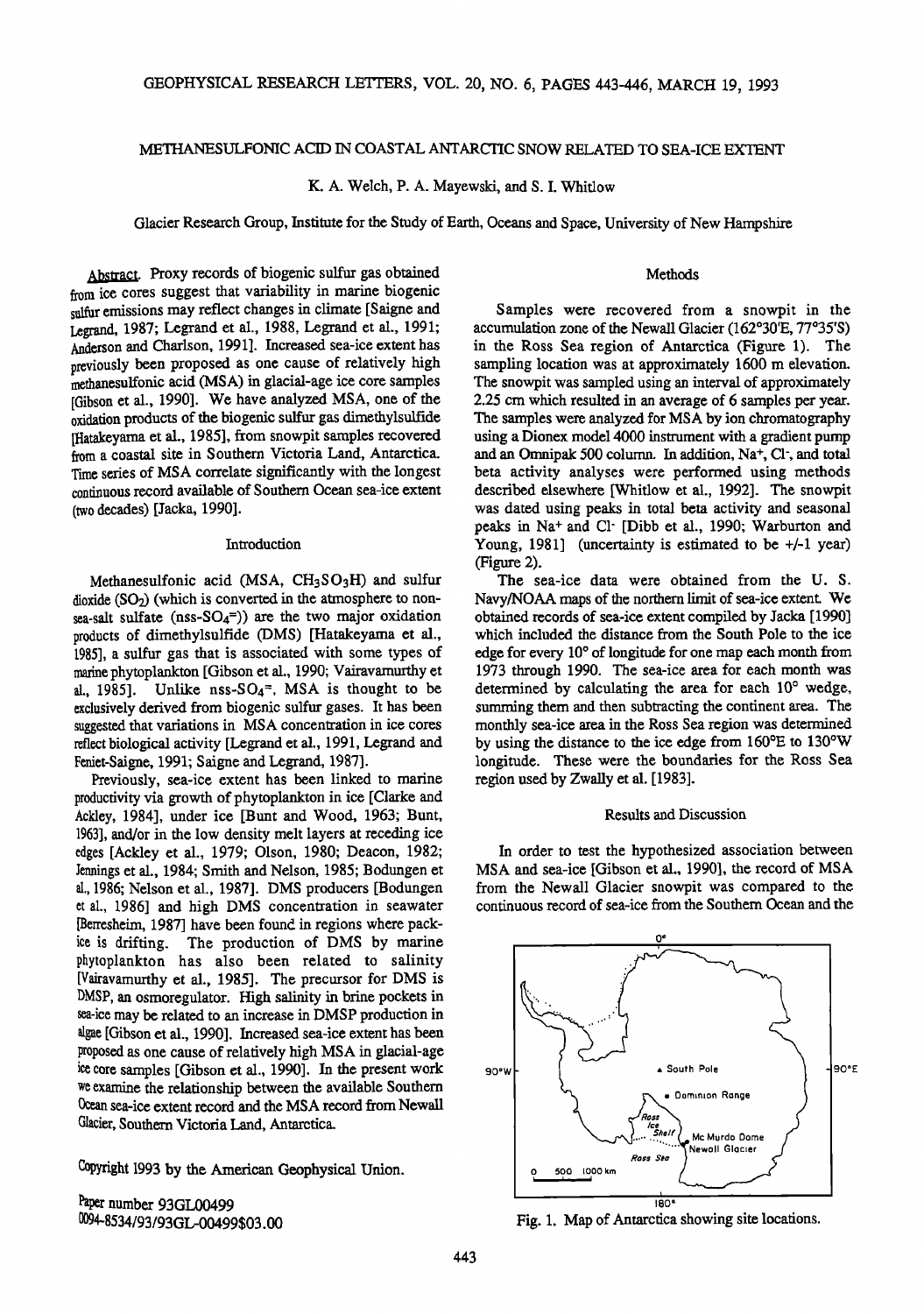

**Fig. 2. Sodium and chloride profiles from the Newall snowpit used for dating.** 

**Ross Sea region [Jacka, 1990] (Figure 3). The MSA depth profile has been converted to a time series based on the dating of the snowpit. The two sea-ice records are similar since much of the variability in the Southern Ocean sea-ice record is due to changes in the Ross Sea region [Zwally et al., 1983].** 

**While monthly sea-ice data are available, the low accumulation rate at Newall (4.2 g cm -2 yr -1) precludes dividing the data by months, hence annual averages were calculated for MSA and sea-ice in order to provide a direct statistical comparison. Correlation coefficients for the relationship between mean annual MSA concentration and mean annual sea-ice area for the Southern Ocean (SO) and Ross Sea (RS) are 0.802 and 0.768, respectively (significant**  at 99%). The annual flux of MSA, determined as  $\mu$ eq cm<sup>-2</sup> **yr -1, is also significantly correlated to sea-ice area (R= 0.749 and 0.709 for SO and RS, significant at 99%).** 

**Because conditions influencing DMS production are highly variable during the year in the region of the Southern Ocean it would be preferable to examine the relationship between seasonal sea-ice extent and seasonal MSA, however since our MSA data cannot readily be converted into monthly or seasonal averages it was not possibly to make this type of comparison.** 

**The annual sea-ice and MSA records were checked for persistence using a one year lag test of autocorrelation. When time series with persistence are correlated, for example, when there are multi-year trends in the data, the results can be suspect. Significant autocorrelation was found (R= 0.630, 0.614, 0.586 for the SO, RS, and MSA records respectively, significant at 99%), however, there was negligible autocorrelation for the difference from one year to the next for**  each of the variables (R= -0.190, -0.166, 0.027). The year **to year differences of MSA and sea-ice were significantly correlated at the 95% confidence level (R= 0.522, 0.655 for SO, RS) indicating that the correlation between MSA and seaice is not due to the fact that each record is autocorrelated.** 

The relationship between MSA and sea-ice was **investigated for other antarctic MSA records (Figure 1) including South Pole [Legrand and Feniet-Saigne, 1991], McMurdo Dome (unpublished data), and Beardmore Glacier** 

in the Dominion Range [Whung, 1991; Mayewski et al. **1990]. Notably, no significant relationships were found. Of the four sites surveyed, Newall is the closest to the coast and appears to be the most sensitive to changes in sea-ice extent. Antarctic MSA data suggest that coastal areas are primarily affected by local sources of biogenic sulfur while precipitation on the antarctic plateau reflects lower latitude DMS sources [Legrand et al., 1992]. While McMurdo Dome is located fairly close to the coast it is believed to represent deposition from a region affected primarily by inland air masses and would, therefore, not display as strong a relationship to sea-ice as a site fed primarily by coastal precipitation.** 

**in addition to the suggested relationship of sea-icextent**  to MSA there may also be a connection between sea-ice and **E1 Nino-Southern Oscillation events (ENSO) due to the influence of sea-ice extent on southern hemisphere atmospheric circulation although this remains unclear [Carleton, 1989]. While a physical link between ENSO and MSA deposition in Antarctica has not yet been determined [Legrand and Feniet-Saigne, 1991; Legrand et al., 1992], itis likely that the MSA records from Antarctica reflect a combination of ENSO, sea-ice extent, plus other factors and that the relative importance of these influences is related to geography and atmospheric circulation. For example, South Pole is more influenced by mid-latitude air masses travelling to the antarctic plateau [Saigne and Legrand, 1987; Legrand and Feniet-Saigne, 1991] while Newall Glacier should be more directly affected by coastal precipitation.** 

**High MSA concentration in.south polar snow has previously been related to ENSO events [Legrand and Feniet-Saigne, 1991, Quinn et al., 1987]. Both the South Pole and**  Beardmore Glacier MSA records are thought to be influenced **by ENSO events, although for South Pole some sea-ice influence was also suspected [Legrand and Feniet-Saigne, 1991; Whung, 1991]. Although the record of MSA from Newall closely reflects sea-ice extent, some peaks in MSA concentration may correspond to ENSO events given the uncertainty in the dating. However, the MSA records from the Newall glacier and South Pole are different reflecting the difference in atmospheric circulation and source region for MSA at the two sites.** 

#### **Conclusion**

**Since instrumental records from the Antarctic are fairly limited, MSA concentration in Newall tim can only be directly compared to an 18 year long record of sea-ice extent However, the relationship between sea-ice extent and Newall Glacier MSA is strong and there is significant documentation of processes that could promote such a relationship. The longer record of MSA obtained from an ice core at Newall**  Glacier may reflect the variability in sea-ice extent and **provide avaluable record of sea-ice over the past several thousand years.** 

**Acknowledgements. We thank B. Lopez, B. Lyons, M. Twickler, C. Wake, B. Koci and colleagues from PICO for their assistance in the field, M. J. Spencer for advise and help in the lab, J. Dibb for providing information that assisted in the dating of the snowpit and for comments, T. H. Jacka for**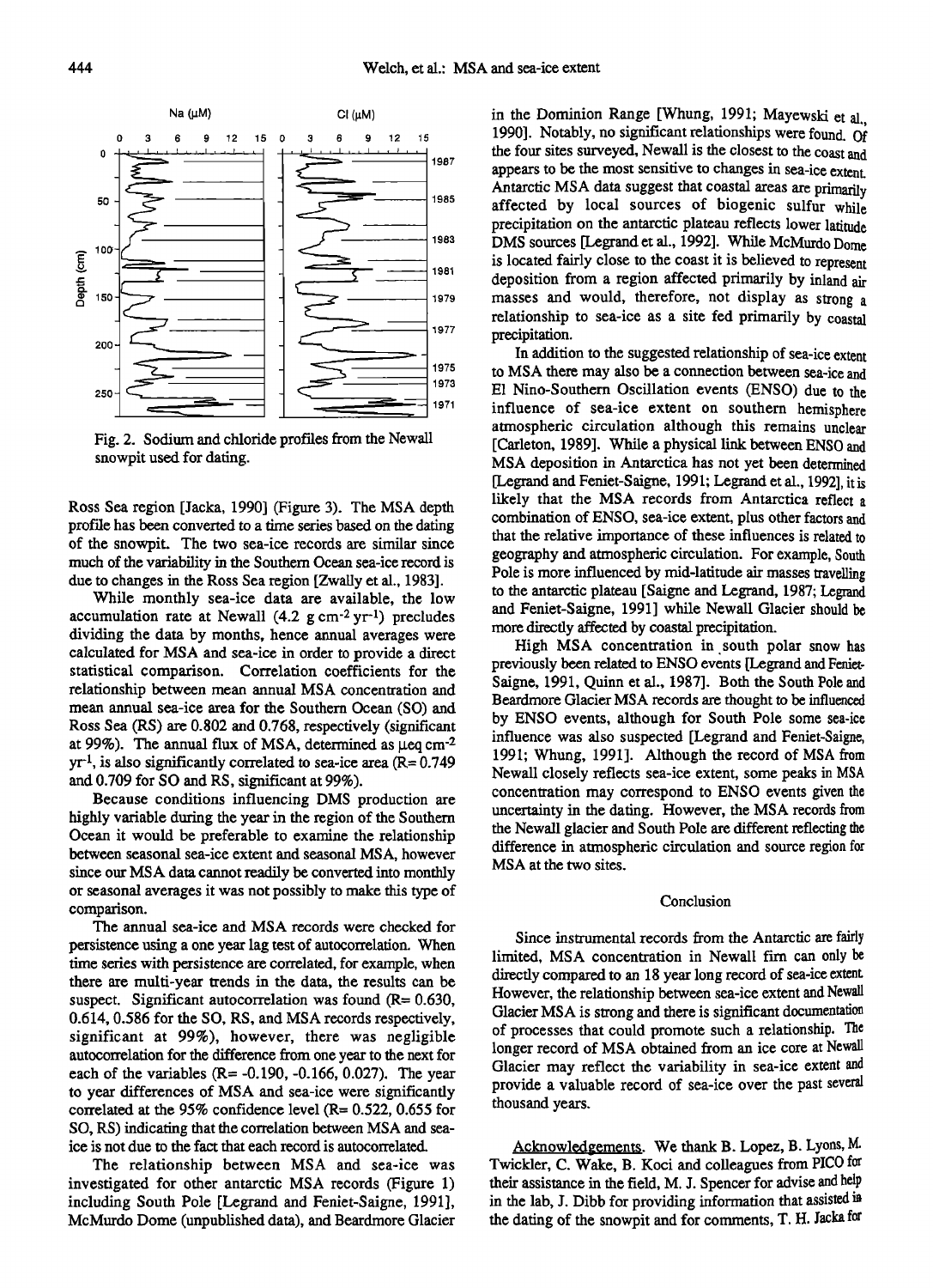

**Fig. 3. MSA from the Newall Glacier snowpit and sea-ice area for the Southern Ocean and Rbss Sea. Records of sea-ice from**  the Navy/NOAA maps of the northern limit of sea-ice extent for every 10<sup>°</sup> of longitude from 1973 through 1990 [Jacka, 1990] **were used to calculate the monthly sea-ice area for the Southern Ocean and the Ross Sea sector. The amplitude of the seasonal change in sea-ice area is much larger than the year to year variability so the sea-ice record was smoothed using a 12 month**  running mean in order to visually compare it to the record of MSA from the snowpit.

**providing the sea-ice records, and P. Grootes for providing the McMurdo Dome snowpit samples. We also thank the reviewers of an earlier manuscript for their helpful comments. This research was supported by the NSF DPP grant 8613786.** 

# **References**

- **hckley, S. F., K. R. Buck, and S. Taguchi, Standing crop**  of algae in the sea ice of the Weddell Sea region, Deep-**Sea Re•., 26A, 269-281, 1979.**
- **Anderson, T. L., and R. J. Charlson, Geophysiology of natural marine sulfate aerosols, Atmos. Environ., 25, 2445-2447, 1991.**
- **llerresheim, H., Biogenic sulfur emissions from the**  subantarctic and antarctic oceans, J. Geophys. Res., 92, **13245-13262, 1987.**
- Bodungen, B. v., V. S. Smetacek, M. M. Tilzer, and B. **Zeitzschel, Primary productivity and sedimentation during the spring in the Antarctic Peninsula region, Deep\_-Sea t•&.,2•., !77-194, 1986.**
- Bunt, J. S., Diatoms of antarctic sea-ice as agents of primary production, *Nature*, 199, 1255-1257, 1963.
- **Bunt, J. S., and E. F. J. Wood, Microalgae and antarctic sea ice, Nature, 199, 1254-1255, 1963.**
- **Carleton, A.M., Antarctic sea-ice relationships with indices of the atmospheric circulation of the Southern Hemisphere, Climate Dynamics, 3, 207-220, 1989.**
- Clarke, D. B., and S. F. Ackley, Sea ice structure and biological activity in the antarctic marginal ice zone, **I**. **Geophys. Res., 89, 2087-2095, 1984.**
- **Deacon, G. E. R., Physical and biological zonation in the Southern Ocean, Deep-Sea Res., 29\_, 1-15, !982.**
- **Gibson, J. A. E., R. C. Garrick, H. R. Burton, and A. R. McTaggart, Dimethylsulfide and the alga Phaeocystis**  *pouchetii* in antarctic coastal waters, Mar. Biol., 104, **339-346, 1990.**
- **Hatakeyama, S., K. Izumi, and H. Akimoto, Yield of \$02 and fomtion of aerosol in the photo-oxidation ofDMS**  under atmospheric conditions, Atmos. Environ., 19, 135-**141, 1985.**
- **Jacka, T. H., Antarctic and Southern Ocean sea-ice and climate trends, Annals Glaciol., 14, 127-130, 1990.**
- Jennings, J. C., Jr., L. I. Gordon, and D. M. Nelson, Nutrient depletion indicates high primary productivity in the Weddell Sea, Nature, 309, 51-54, 1984.